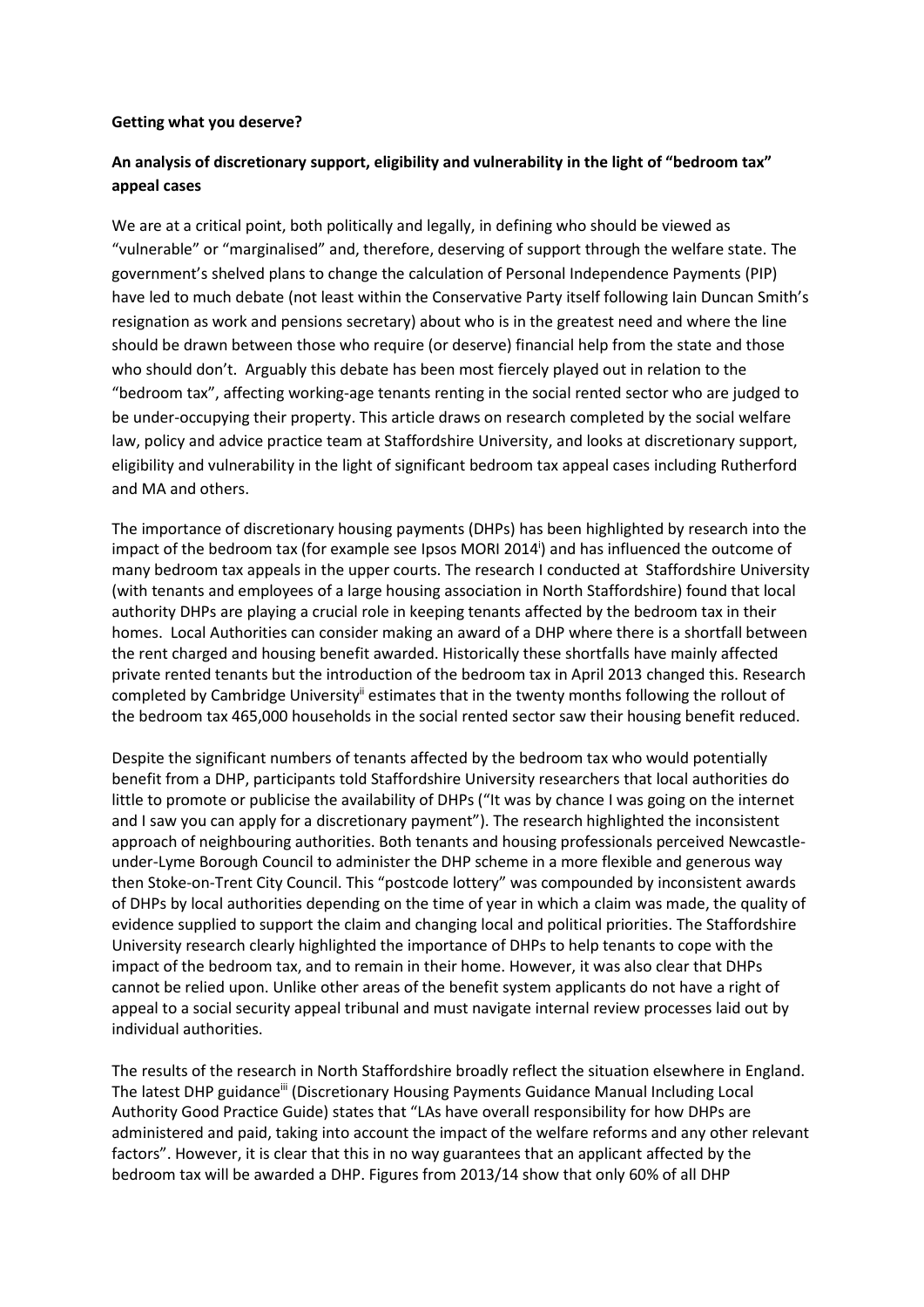expenditure in England was awarded to applicants affected by the bedroom tax. There are a wide range of competing demands on the DHP budget. For example, applications can be considered from households at risk of homelessness, claimants subject to the benefit cap and where housing benefit is reduced due to local housing allowance restrictions. To emphasise the arbitrary nature of DHPs, Stoke-on-Trent City Council's own guidance<sup>iv</sup> states that they will make a "pragmatic decision based on the circumstances of the applicant".

The DWP published details of the 2016/17 DHP budget in February 2016<sup>v</sup>. The overall budget has increased by £20 million to £150 million. £60 million (or 40%) of this budget has been allocated for claimants affected by the bedroom tax, although this is not ring-fenced. Authorities are allowed to top up the DHP budget by 2.5 times and it will be interesting to see how many exercise this option. The Scottish Parliament has chosen to top up the DHP budget to completely offset the impact of the bedroom tax (the challenge north of the border is to ensure that those affected actually submit a claim for a DHP).

Discretionary Housing Payments have played a key role in some significant cases in recent years. Claimants and advisers could reasonably hope that the judgment in *Burnip v Birmingham City Council and another and other appeals*[2012] EWCA Civ 629, would be followed in bedroom tax appeal cases. This appeal dealt with Local Housing Allowance (LHA) and the discriminatory impact on disabled children. Henderson J held that "'housing, by its very nature, is likely to be a long term commitment". Given that DHPs are discretionary, unpredictable and short-term it was found that discrimination against disabled children could not be justified by the existence of discretionary housing payments. These principles were not followed in *R (SG and others (previously JS and others)) v Secretary of State for Work and Pensions (SSWP)* [2015] UKSC16, 18 March 2015. Two mothers fleeing domestic violence argued that the benefit cap had an unjustifiably discriminatory impact on women, contrary to Article 14 of the European Convention on Human Rights. In dismissing the appeal it was held that the benefit cap was a proportionate means of meeting legitimate aims – it should not be a matter for the court to pass judgment on decisions made by "democratically elected institutions" in relation to the welfare benefits budget. It was held that the issues presented by the appeal were "capable of being addressed under the DHP Regulations" and "whether problems are avoided in practice will depend upon how the discretionary payments scheme is operated by local authorities in individual cases." (para 62)

This brings us to the cases of *R (MA and others) v Secretary of State for Work and Pensions* [2014] EWCA Civ 13, 21 February 2014, and *R (Rutherford and Todd) v Secretary of State for Work and Pensions [2016] EWCA civ, 29.* The Supreme Court heard these cases from 29<sup>th</sup> February to 02<sup>nd</sup> March 2016 and will make a final ruling; we are waiting for the judgment to be handed down. The path that these two cases have taken before reaching the Supreme Court is interesting. The Court of Appeal decided in the MA case that the availability of DHPs did justify discrimination against disabled claimants affected by the bedroom tax. In the Rutherford's case the Court of Appeal rejected the Government's assertion that the award of a DHP for these claimants justified discrimination (it was held that DHPs could not satisfactorily plug the financial gap resulting from the under-occupation charge). The facts of these two cases are presented below:

 In the MA case it was held the government was justified in discriminating against disabled claimants and reducing their housing benefit through the bedroom tax. The Court of Appeal held that the government had complied with the Equality Act 2010 and the Human Right Act 1998. Multiple judicial review applications were brought against the SSWP by disabled claimants. A variety of different facts were presented by the claimants including the inability to share a bedroom with a partner due to a disability and the need for a spare room because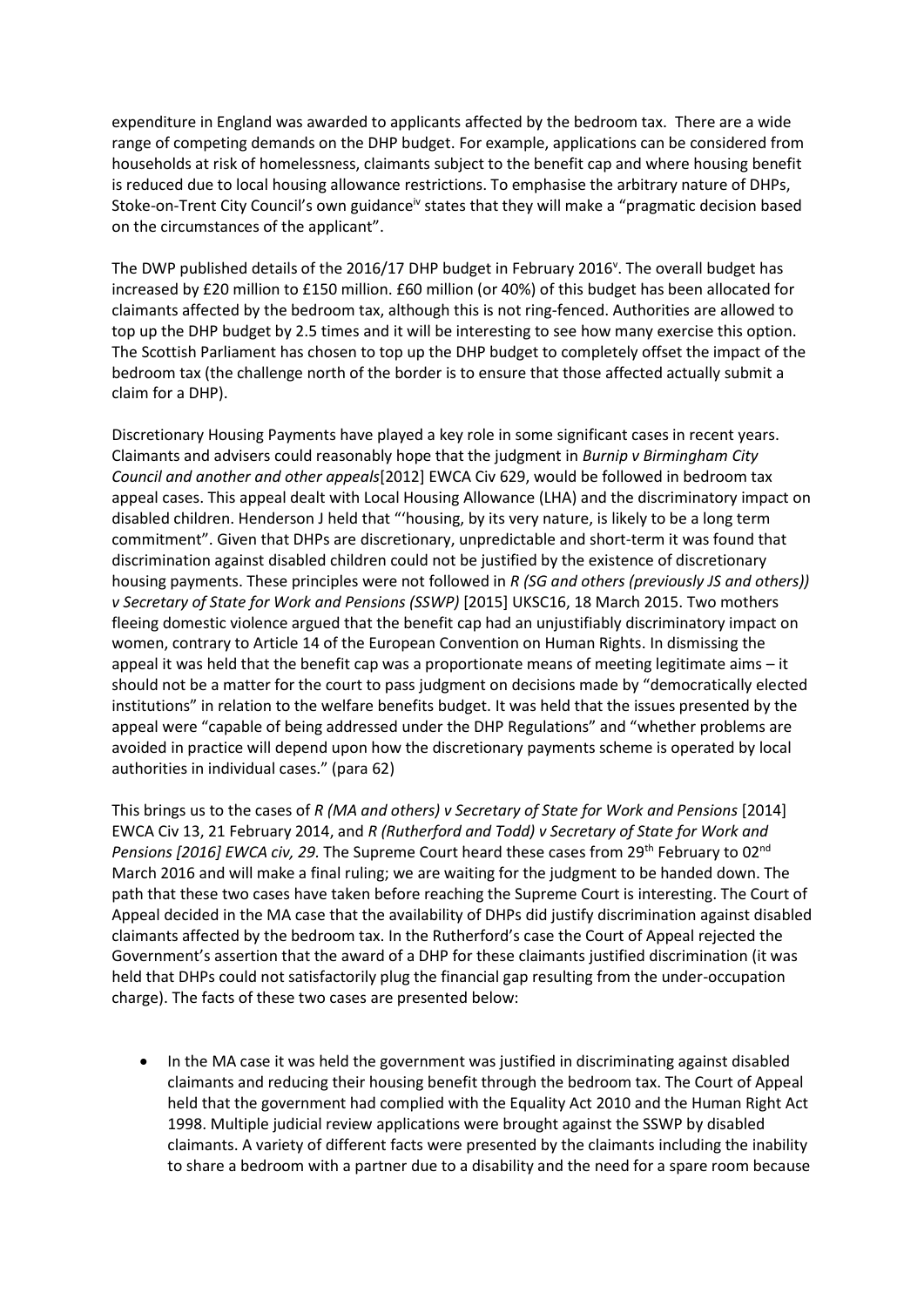of specialist equipment relating to a disability. The appeal was dismissed on the basis that the availability of DHPs justifies any discrimination and that the government has increased the DHP budget and issued clearer guidance to local authorities about how it should be administered. The thirty eight page judgment examined, in great detail, the political and administrative processes that led to the introduction of the bedroom tax and subsequent increases in the DHP budget. Lord Justice Longmore was satisfied that full consideration had been "given by the Government to the reform of housing benefit for working age claimants who occupy a larger property than warranted by the size of their household while seeking to protect those who are vulnerable and have the highest level of need.". The completion of both an Impact Assessment and Equality Impact Assessment (which included consideration of the use of DHPs) was considered important. Having being involved in completing Equality Impact Assessments in a local government setting I am not sure that I would share the opinion that these should be considered "substantial and not unimpressive documents." The following quote (from para 98) is particularly interesting when read in the light of Iain Duncan Smith's resignation and the concerns he has subsequently raised about the impact of benefit cuts for the disabled:

"The position of the disabled was a vital concern in the minds of policy makers at the Department between the date of the Budget Statement in June 2010 and the making of the Regulations in December 2012 and, for myself, I have little difficulty in accepting that the Department did indeed have due regard to the need to eliminate discrimination"

• In the Rutherford's case the Court of Appeal found that the bedroom tax unlawfully discriminates against children with disabilities. Paul and Susan Rutherford care for their 15 year old grandson Warren, who has a rare genetic disorder leading to severe physical and cognitive impairment. Warren requires 24 hour care by at least two other people. Due to their own disabilities the Rutherfords are unable to provide this level of care and rely on two paid carers who stay overnight at least twice a week. The family live in a specially adapted three bedroom property – one bedroom for Paul and Susan Rutherford, one bedroom for Warren Rutherford and a third bedroom for the overnight carers and storage of specialist equipment. Under the bedroom tax rules the Rutherfords are judged to be under-occupying their property as the third room used by the overnight carers is judged be to be a" spare" room. The regulations permit the use of an additional bedroom for overnight carers if this is required by an adult claimant (or their partner) but not if the additional room is required by overnight carers who look after a child. The Government's position is that discrimination is justified as the Rutherfords have not suffered any financial hardship as they can rely on a discretionary housing payment. In representing the Rutherfords Child Poverty Action Group successfully argued that discretionary housing payments are not an adequate, reliable and ongoing source of financial support. This was highlighted by the fact that the Rutherfords were refused a DHP by their local authority when they first made a claim. Two charities (Carers UK and the Papworth Trust) gave evidence in support of the Rutherfords and highlighted the unreliability of DHPs. Carers UK cited a case where they supported a single mother looking after her severely disabled daughter who required 24 hour care following spinal surgery. A "spare" room was used by the disabled child's aunt. In this case the local authority awarded a DHP for a temporary period, but then refused subsequent claims and told the applicant not to expect an appeal to succeed. The Papworth Trust, a charity for the disabled and social landlord, presented evidence that they had collated which indicated DHPs were not working in the way that the Secretary of State intended for disabled children. At paragraph 73 the Court of Appeal concluded "the Secretary of State cannot in the case of the need for accommodation for the carers of disabled children demonstrate that DHPs will always be available. Furthermore it is regrettable that the position of carers for disabled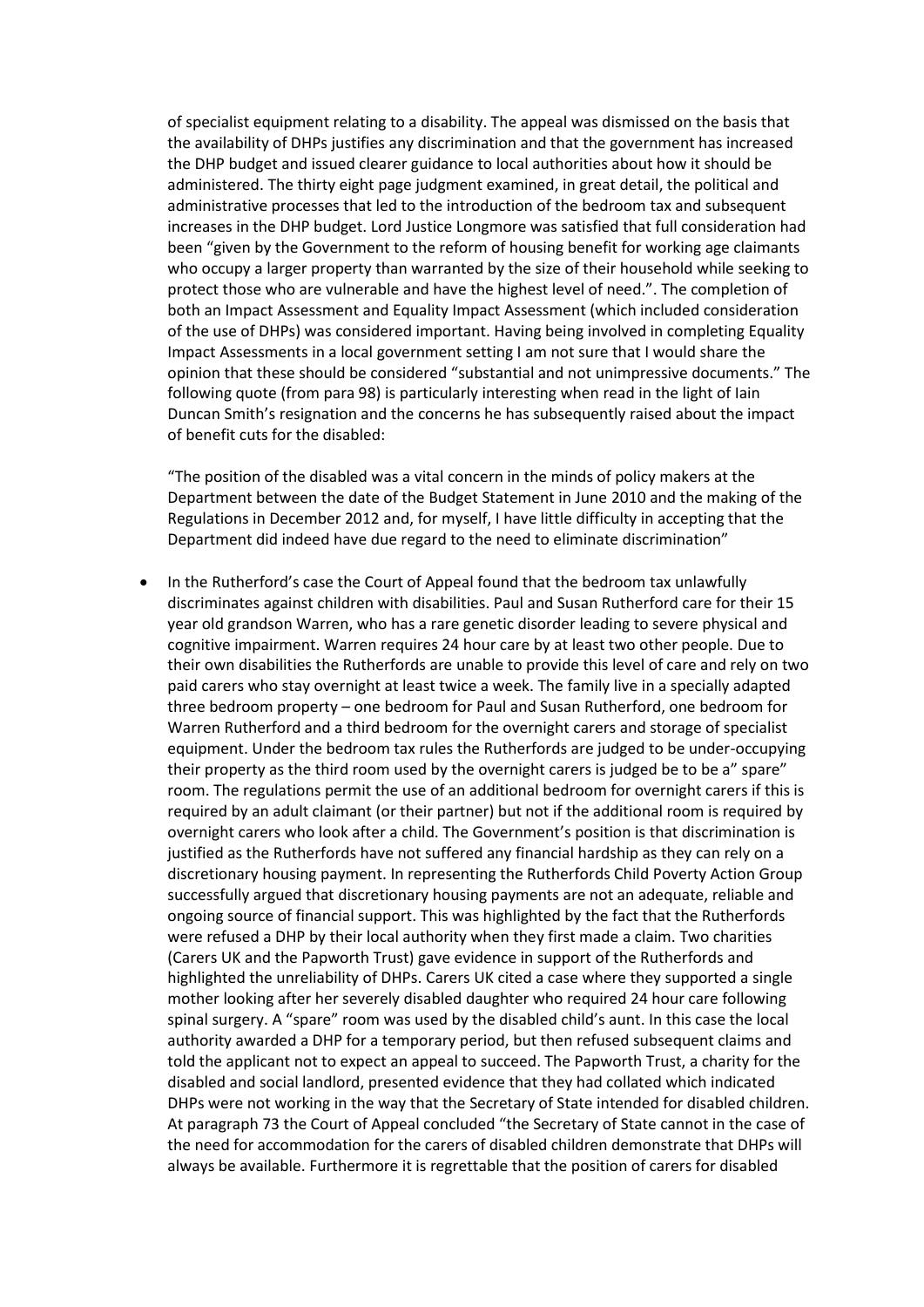children is not expressly dealt with in the Guidance which addresses the position only where there is specially adapted accommodation."

The decision of the Supreme Court in the MA and Rutherford cases will not only be significant in terms of clarifying the position of disabled claimants affected by the bedroom tax, but will also put an important marker in the sand about "vulnerability" and who is deserving of state support. When analysing the technicalities of the how the bedroom tax is implemented it can be easy to overlook that this is a policy which is about redefining the role of social housing and who the state should fund to occupy it. The bedroom tax and the Housing and Planning Bill<sup>vi</sup> (currently at committee stage in parliament) can leave us in no doubt that the present government believe the way out of the current housing crisis is not though the expansion of the social rented sector but by transforming us from "generation rent into generation buy". The bedroom tax is being defended by the government in the highest court in the land because they firmly believe that the debate about who should live in social housing is about a "fair deal" for the taxpayer as much as securing suitable accommodation for the vulnerable.

In the last few years there have been important decisions elsewhere in the social welfare law sector which have redefined vulnerability. Perhaps the most significant was the Supreme Court decision in Hotak v London Borough of Southwark; Kanu v London Borough of Southwark and Johnson v Solihull Metropolitan Borough Council [2015] UKSC 30, relating to homelessness decisions. This decision dealt with who should be viewed as vulnerable (and therefore in priority need) under part VII of the Housing Act 1996. Advisers and campaigners had for many years argued that the when judging vulnerability local authorities had set an unnecessarily high bar. The Supreme Court held that when deciding if someone is vulnerable the comparator should be with an ordinary person in need of accommodation and not ordinary street homeless people (who are by definition amongst the most vulnerable people in society). The implications for decision makers are clear – vulnerability is not about a race to the bottom and standards should not be set with the express purpose of excluding people from support. Furthermore, the Supreme Court held that when assessing vulnerability local authorities should not take into account their own finite resources – it is regrettable that discretionary housing payment decisions cannot be made on similar lines.

The analysis of bedroom tax appeals and the role of discretionary housing payments should be part of a wider examination of the exclusion faced by many vulnerable people. An excellent article ("Rights, responsibilities and refusals: Homelessness policy and the exclusion of single homeless people with complex needs") in Critical Social Policy 35 (1) viifocuses on the interaction between homeless people and local authorities. When it describes how legislation setting out "legally enforceable rights" can be compromised by discretionary powers being handed down to decision makers who adopt gatekeeping approaches, it could just as easily be describing the adjudication of discretionary housing payments as homelessness decision making. The article strongly argues that marginalised people are routinely excluded from the services they need and have "multiple needs and exclusions". The Staffordshire University research into the impact of the bedroom tax evidenced these multiple needs/exclusions where tenants who were under-occupying were often also hit by cuts to disability benefits and reductions in council tax support, relied on food banks and found themselves socially isolated. The results of a major research project undertaken by Sheffield Hallam University were published in March 2016 under the title "The Uneven Impact of Welfare Reform"vill. One of the key findings of the research is that the post 2015 welfare reforms will hit working-age tenants in the social rented sector particularly hard (on average losing £1,700 a year compared to £290 a year for working-age owner occupiers). It is clear that those affected by the bedroom tax will continue to need the support of professionals in the social welfare law sector.